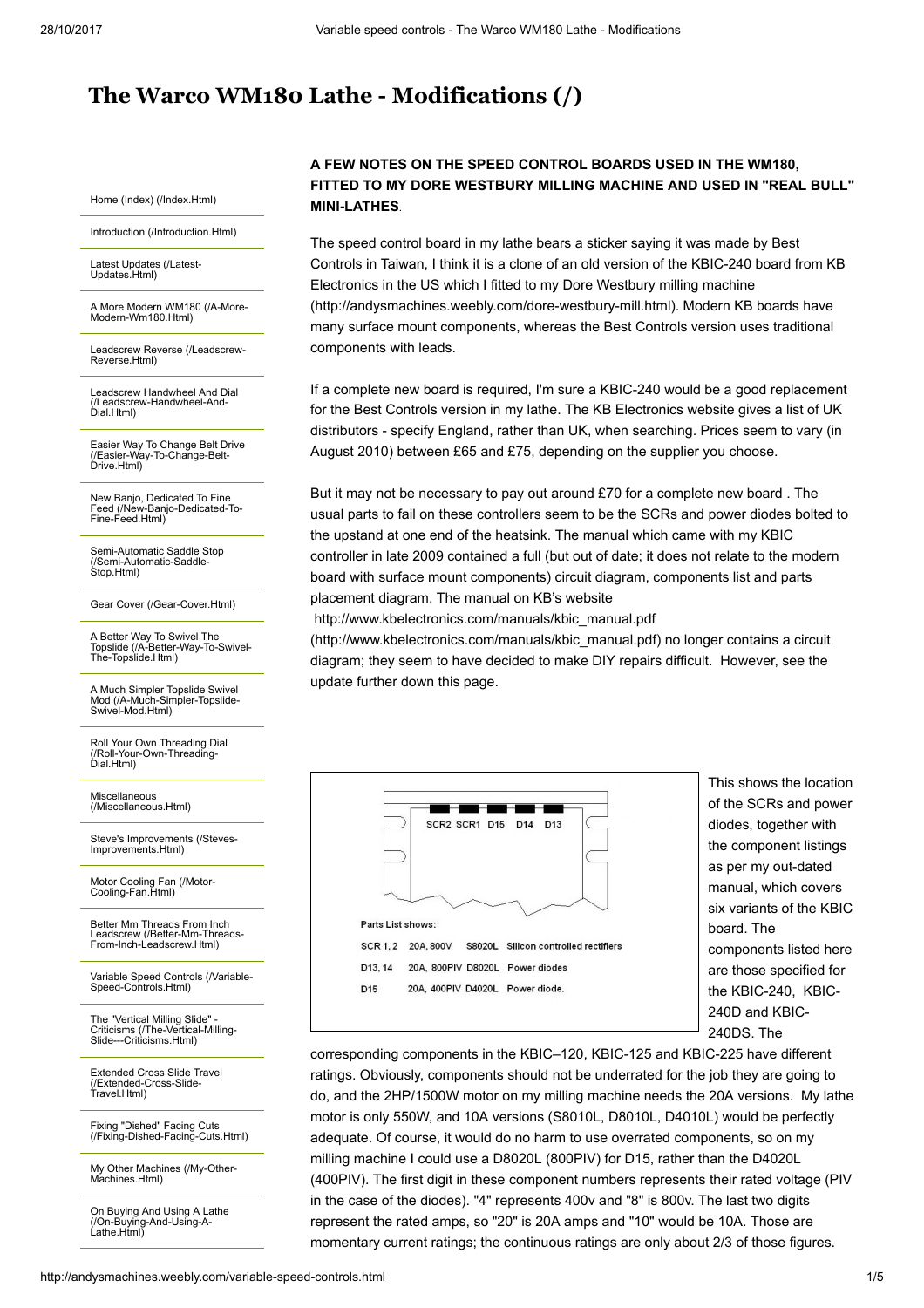As to UK component suppliers, at the time of writing the parts shown in the diagram are available from Farnell. Someone more electronically savvy than me says the 2N6509 available in the UK from Cricklewood Electronics at low cost is rated at 800V 25A , so is a good replacement for SCR1 and SCR2. The part numbers shown in the diagram above seem to be used by the manufacturer Teccor, so Googling e,g. "Teccor S8020L" may be helpful. So may googling "Littelfuse" and the part number.

Returning to the control circuitry in my WM180 lathe, I have traced the jumble of wires connecting the various boards, switches etc and prepared the diagram below. I don't know if all WM180s share the same layout and wire colours, and accept no responsibility for errors and omissions, but the diagram is shown in case it assists anyone. The incoming mains connections are shown as I found them, with Live going to "N in" and Neutral to "L in". That didn't present a danger here (the fuse was still in the Live line), but I have transposed them.



Incidentally, the Fwd/Rev switch is placed so that access to its terminals (which are screw, rather than push-on) is well-nigh impossible without removing it, and its fixings aren't immediately obvious. A thin blade will pop out the metallised label and expose the two screws beneath.

## UPDATE

In 2012, I have heard from a gentleman who owns a Real Bull mini-lathe fitted with a genuine KBLC-240D speed control board. That board is a variant of the KBIC-240 mentioned above. It is fitted with SCRs and power diodes of reduced current rating (the motor on the Real Bull is about 2/3 HP), has no indicator LEDs fitted and there are other minor differences, but it is essentially the same board as the KBIC-240D. So, in case it helps anyone: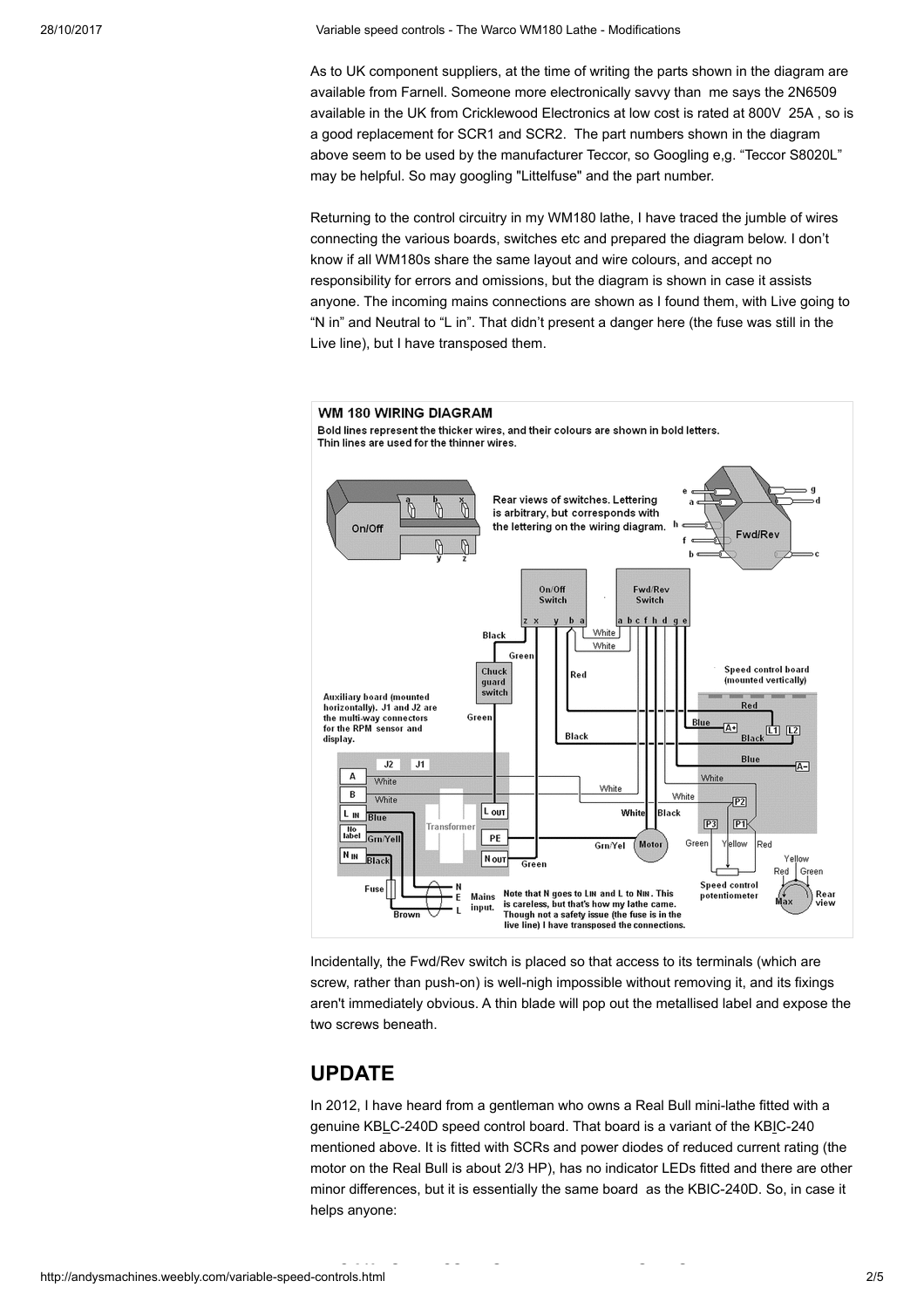28/10/2017 Variable speed controls - The Warco WM180 Lathe - Modifications KBLC-240D SPEED CONTROL AND AUXILIARY BOARDS AS USED ON A "REAL BULL" MINI-LATHE. E&OE

## By courtesy of Pat Darragh who traced the circuits, drew them and identified the components.

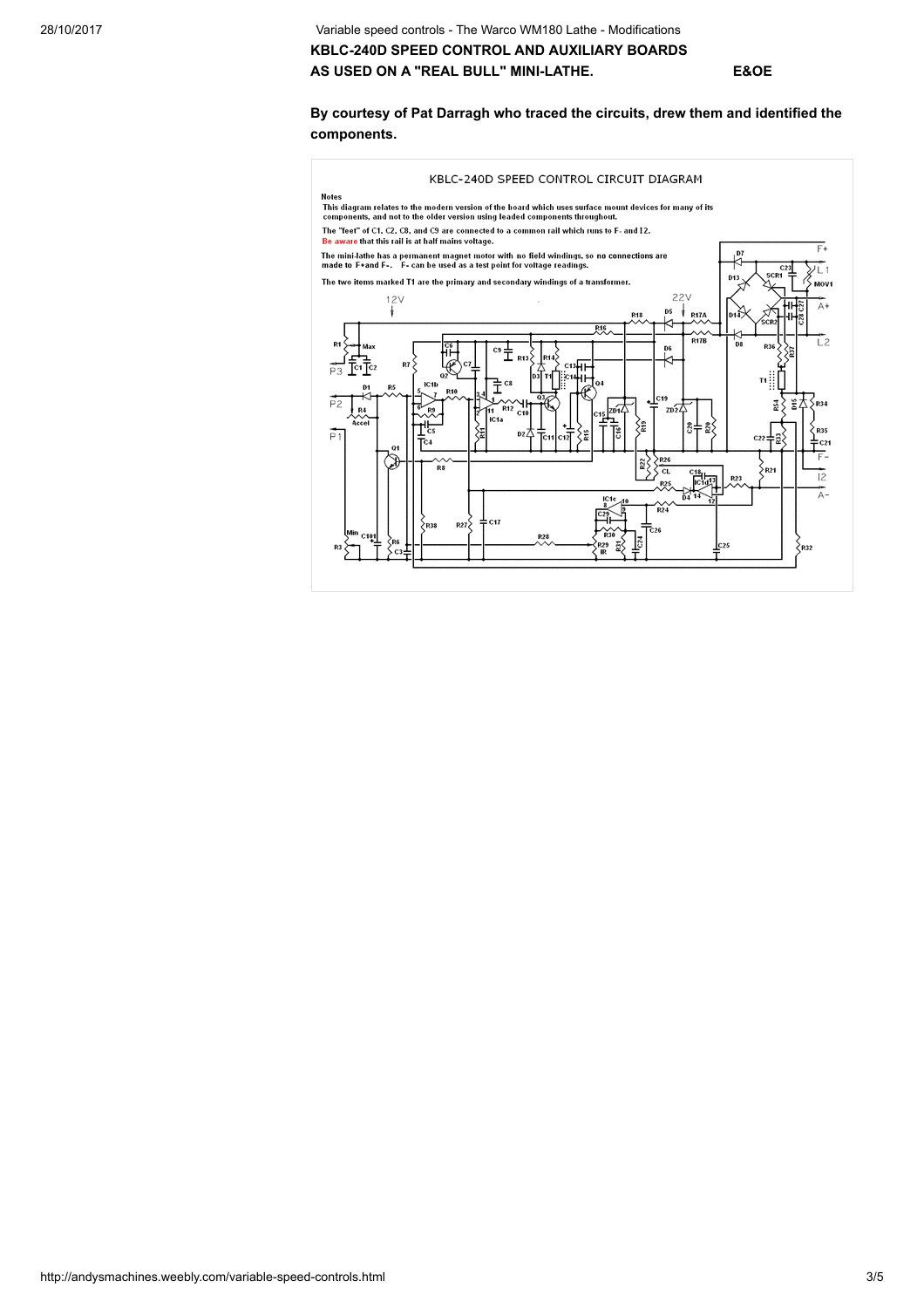| KBLC-240D SPEED CONTROL BOARD COMPONENTS<br>Components with their numbers printed on the PCB have the same numbers here. The                                                                                                                                                                         |      |  |                 |                 |  |                                                      |                    |  |                          |  |            |                            |  |
|------------------------------------------------------------------------------------------------------------------------------------------------------------------------------------------------------------------------------------------------------------------------------------------------------|------|--|-----------------|-----------------|--|------------------------------------------------------|--------------------|--|--------------------------|--|------------|----------------------------|--|
| remainder have been given numbers which may not accord with the maker's number scheme.                                                                                                                                                                                                               |      |  |                 |                 |  |                                                      |                    |  |                          |  |            |                            |  |
| <b>RESISTORS</b>                                                                                                                                                                                                                                                                                     |      |  |                 |                 |  | <b>CAPACITORS</b>                                    |                    |  | <b>SEMICONDUCTORS</b>    |  |            |                            |  |
| R1                                                                                                                                                                                                                                                                                                   | 10K  |  | <b>R20</b>      | 10K             |  | C1                                                   | 0.01?              |  | D <sub>1</sub>           |  | 1N4005     | 1A 600PIV                  |  |
| R <sub>2</sub>                                                                                                                                                                                                                                                                                       | 4K7  |  | R <sub>21</sub> | ****            |  | C <sub>2</sub>                                       | 0.01?              |  | D <sub>2</sub>           |  | 1N4005     | 1A 600PIV                  |  |
| R <sub>3</sub>                                                                                                                                                                                                                                                                                       | 2K5  |  | R22             | 3K3             |  | C <sub>3</sub>                                       | 0.01               |  | D <sub>3</sub>           |  | 1N4005     | 1A 600PIV                  |  |
| R <sub>4</sub>                                                                                                                                                                                                                                                                                       | 100K |  | R23             | 47K             |  | C <sub>4</sub>                                       | 0.01               |  | D <sub>4</sub>           |  | 1N4005     | 1A 600PIV                  |  |
| R <sub>5</sub>                                                                                                                                                                                                                                                                                       | 10K  |  | R24             | 47K             |  | C <sub>5</sub>                                       | 0.1                |  | D <sub>5</sub>           |  | 1N4005     | 1A 600PIV                  |  |
| <b>R6</b>                                                                                                                                                                                                                                                                                            | 2R2  |  | <b>R25</b>      | 10K             |  | C <sub>6</sub>                                       | 0.01               |  | D6                       |  | 1N4005     | 1A 600PIV                  |  |
| R7                                                                                                                                                                                                                                                                                                   | 4M7  |  | R26             | 10K             |  | C7                                                   | 0.1                |  | D7                       |  | 1N5399     | 1.5A 1000PIV               |  |
| R8                                                                                                                                                                                                                                                                                                   | 22K  |  | R27             | 1M <sub>5</sub> |  | C8                                                   | 0.01               |  | D8                       |  | 1N5399     | 1.5A 1000PIV               |  |
| R <sub>9</sub>                                                                                                                                                                                                                                                                                       | 3M3  |  | <b>R28</b>      | 100K            |  | C <sub>9</sub>                                       | 0.01               |  | D <sub>13</sub>          |  | D8010L     | 10A 800PIV                 |  |
| R <sub>10</sub>                                                                                                                                                                                                                                                                                      | 100K |  | R29             | 10K             |  | C10                                                  | 0.01               |  | D <sub>14</sub>          |  | D8010L     | 10A 800PIV                 |  |
| R <sub>11</sub>                                                                                                                                                                                                                                                                                      | 47K  |  | R30             | 2M2             |  | C11                                                  | 0.022              |  | D <sub>15</sub>          |  | D8010L     | 10A 400PIV                 |  |
| R <sub>12</sub>                                                                                                                                                                                                                                                                                      | 4K7  |  | R31             | 47K             |  | C12                                                  | 4.7 <sub>mfd</sub> |  | ZD1                      |  |            | 12V 1W                     |  |
| R13                                                                                                                                                                                                                                                                                                  | 15K  |  | R32             | 47K             |  | $\overline{C13}$                                     | 0.227              |  | ZD2                      |  |            | 12V 1W                     |  |
| R <sub>14</sub>                                                                                                                                                                                                                                                                                      | 47R  |  | <b>R33</b>      | 3K9             |  | C14                                                  | 0.22?              |  | SCR1                     |  | A69108     | 10A 800V?                  |  |
| R <sub>15</sub>                                                                                                                                                                                                                                                                                      | 22K  |  | R34             | 470R            |  | C15                                                  | 0.01?              |  | SCR <sub>2</sub>         |  | A69108     | 10A 800V?                  |  |
| R <sub>16</sub>                                                                                                                                                                                                                                                                                      | 22K  |  | R35             | 470R            |  | C16                                                  | 0.01?              |  | IC1                      |  | LM324AD    |                            |  |
| <b>R17A</b>                                                                                                                                                                                                                                                                                          | 15K  |  | R36             | 47R             |  | C17                                                  | 0.001              |  | Q1                       |  | <b>NPN</b> | 600mA 40V                  |  |
| <b>R17B</b>                                                                                                                                                                                                                                                                                          | 100K |  | R37             | 47R             |  | C18                                                  | 0.033              |  | Q <sub>2</sub>           |  | PNP        | 600mA 40V                  |  |
| <b>R18</b>                                                                                                                                                                                                                                                                                           | 1K5  |  | <b>R38</b>      | 3K3             |  | C19                                                  | 100mfd             |  | Q <sub>3</sub>           |  | <b>NPN</b> | 600mA 40V                  |  |
| R <sub>19</sub>                                                                                                                                                                                                                                                                                      | 82K  |  | <b>R54</b>      | 110K            |  | C20                                                  | 0.022              |  | Q4                       |  | PNP        | 600mA 40V                  |  |
| R2 is the speed control pot on<br>the lathe's control panel.                                                                                                                                                                                                                                         |      |  |                 |                 |  | C <sub>21</sub>                                      | 0.1                |  |                          |  |            |                            |  |
|                                                                                                                                                                                                                                                                                                      |      |  |                 |                 |  | C22                                                  | 0.1                |  |                          |  |            |                            |  |
| **** R21 is the horsepower<br>resistor to suit the HP of the                                                                                                                                                                                                                                         |      |  |                 |                 |  | C <sub>23</sub>                                      | 0.047              |  | <b>PULSE TRANSFORMER</b> |  |            |                            |  |
| motor. On a Real Bull mini-lathe,<br>it is typically 0.1 ohms                                                                                                                                                                                                                                        |      |  |                 |                 |  | C <sub>24</sub>                                      | 0.01               |  | T1                       |  |            | Toroidal pulse transformer |  |
|                                                                                                                                                                                                                                                                                                      |      |  |                 |                 |  | C <sub>25</sub>                                      | 0.047              |  |                          |  |            |                            |  |
| There are a number of zero ohm<br>resistors on the PCB which are<br>not shown on the circuit diagram.                                                                                                                                                                                                |      |  |                 |                 |  | C <sub>26</sub>                                      | 0.01               |  |                          |  |            |                            |  |
|                                                                                                                                                                                                                                                                                                      |      |  |                 |                 |  | C27                                                  | 0.01?              |  |                          |  |            |                            |  |
| A redundant 4K7 resistor may be<br>present on the PCB, between C18<br>and D4 to the right of IC1. The<br>KBLC-240D board is a variant<br>of the standard KBIC-240D<br>which has a "CL" indicator LED<br>driven by pin 18 of IC1, via the<br>resistor. This LED is absent on the<br><b>KBLC-240D.</b> |      |  |                 |                 |  | C28                                                  | 0.01?              |  | <b>VARISTOR</b>          |  |            |                            |  |
|                                                                                                                                                                                                                                                                                                      |      |  |                 |                 |  | C29                                                  | 0.1                |  | MOV1                     |  |            |                            |  |
|                                                                                                                                                                                                                                                                                                      |      |  |                 |                 |  | C <sub>101</sub>                                     | 22mfd              |  |                          |  |            |                            |  |
|                                                                                                                                                                                                                                                                                                      |      |  |                 |                 |  | Capacitor values<br>marked "?" may<br>not be correct |                    |  |                          |  |            |                            |  |